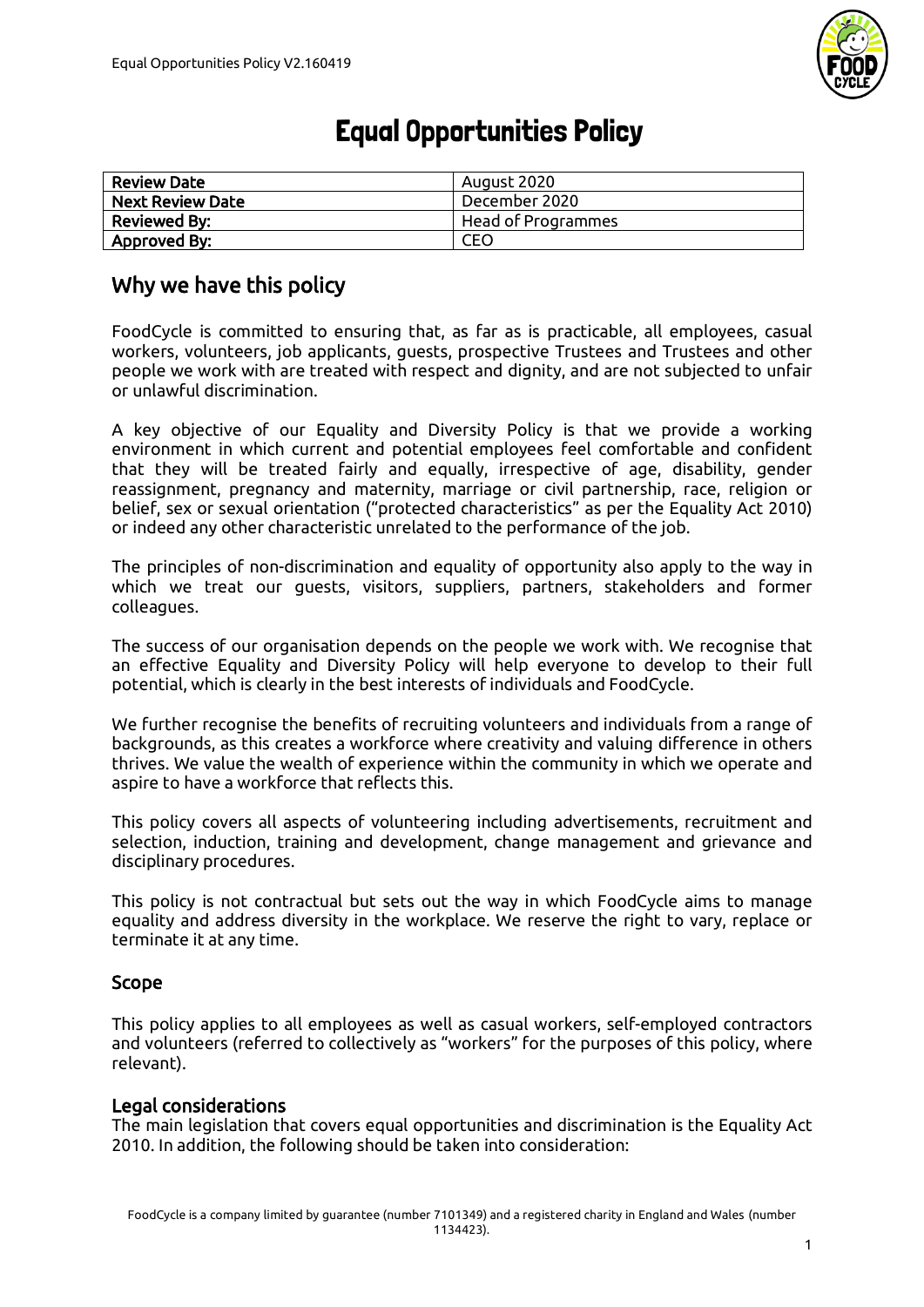

- the Rehabilitation of Offenders Act 1974
- the Protection from Harassment Act 1997
- the Human Rights Act 1998
- the Sex Discrimination (Gender Reassignment) Regulations 1999<br>• the Racial and Religious Hatred Act 2006
- the Racial and Religious Hatred Act 2006
- the Enterprise and Regulatory Reform Act 2013
- any Codes of Practice issued by the Equality and Human Rights Commission

plus, any amendments to the above legislation.

#### **Definitions**

Discrimination by or against a worker is generally prohibited unless there is a specific legal exception. Discrimination may occur intentionally or unintentionally, and can take different forms, for example:

- direct discrimination: treating an individual with one or more of the protected characteristics less favourably than others
- indirect discrimination: unjustified provisions, criterion or practice e.g. our policies, procedures or practices, which are applied to everyone, or groups of people, but have, or will have, the effect of putting those who share a protected characteristic at a particular disadvantage when compared to others
- harassment: unwanted conduct linked to a protected characteristic which violates an individual's dignity, or creates an intimidating, hostile, degrading, humiliating or offensive environment for them
- victimisation: treating a person less favourably because they have committed a "protected act". "Protected acts" include making or supporting an allegation of discrimination, or giving evidence relating to an allegation of discrimination, or raising a grievance about equality or discrimination.
- discrimination by association: an individual is discriminated against because they associate with someone, e.g. a family member, who possesses a protected characteristic
- discrimination by perception: an individual is perceived as having a protected characteristic, irrespective of whether or not this perception is correct

On all occasions where those with managerial responsibility for workers are required to make decisions between them, for example disciplinary matters, selection for training, promotion, pay increases, redundancy etc it is essential that merit, experience, skills and temperament are considered as objectively as possible.

#### Responsibilities

The Board of Trustees are ultimately responsible for providing leadership and promoting equality of opportunity within the organisation as a while.

The Chief Executive has delegated responsibility for implementing, monitoring and reviewing this policy.

Managers have a crucial role to play in promoting equality of opportunity in their own areas of responsibility. As employers we are liable for the actions of our workers, and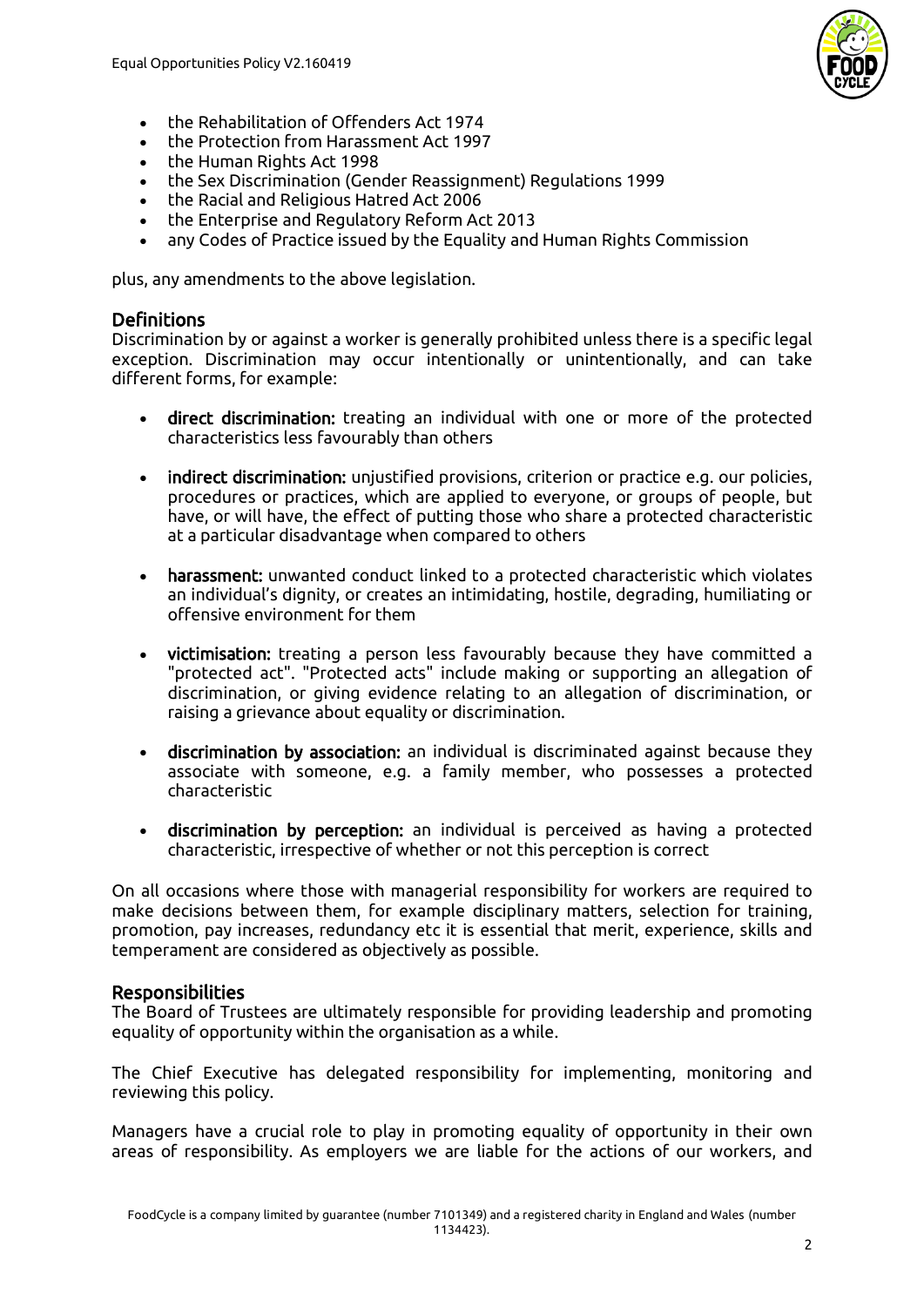

therefore our managers are responsible for this policy's successful implementation and should take steps to ensure their team understand and follow this policy.

All workers, irrespective of their job or seniority, should familiarise themselves with this policy and be aware of their own responsibility and role in promoting equality of opportunity and not discriminating unfairly or harassing colleagues, job applicants or exworkers, nor encouraging others to do so or tolerating such behaviour. Any worker who witnesses behaviour or decisions that seem contrary to this policy, or experience it directly, are encouraged to challenge these or raise the issues with their manager.

Workers should be aware that not only is the employer liable for any cases of discrimination or harassment that occur, but individuals also may be held personally liable for their own acts and behaviour.

## Aims of this policy

Our aim is to provide a working environment free from harassment, intimidation or discrimination in any form that may affect the dignity of an individual.

Whilst we fully accept all of our responsibilities under the current legislation outlined above, we also aim to go beyond the confines of the law to provide equality of opportunity for all. We aim to:

- recognise that everyone has a right to their distinctive and diverse identities
- ensure that all workers and potential workers are treated fairly and with respect at all stages of their employment
- understand how diversity can improve our ability to provide better services, and therefore have a workforce which generally reflects the guests we serve
- provide services which are responsive to the needs of our guests
- provide all workers with the necessary support, training and development they need to contribute to the organisation's objectives and goals
- provide a supportive, open environment where all workers may use their talents fully, and where our workers and guests are treated fairly and with dignity and respect, in an environment free from harassment and bullying of any description, or any other form of unwanted behaviour.

Learning to work with people's differences, visible or not, enables us to all work together effectively and helps us to anticipate and meet the needs of all of our guests; recruit, retain and develop the best people; act responsibly in the communities of which we are a part and also fulfil our legal commitments.

#### The working environment

We will take all reasonable steps to ensure that our working environment does not prevent people from taking up positions for which they are suitably qualified. This may include physical adaptations or more flexible ways of working (where appropriate and practical).

#### Recruitment and selection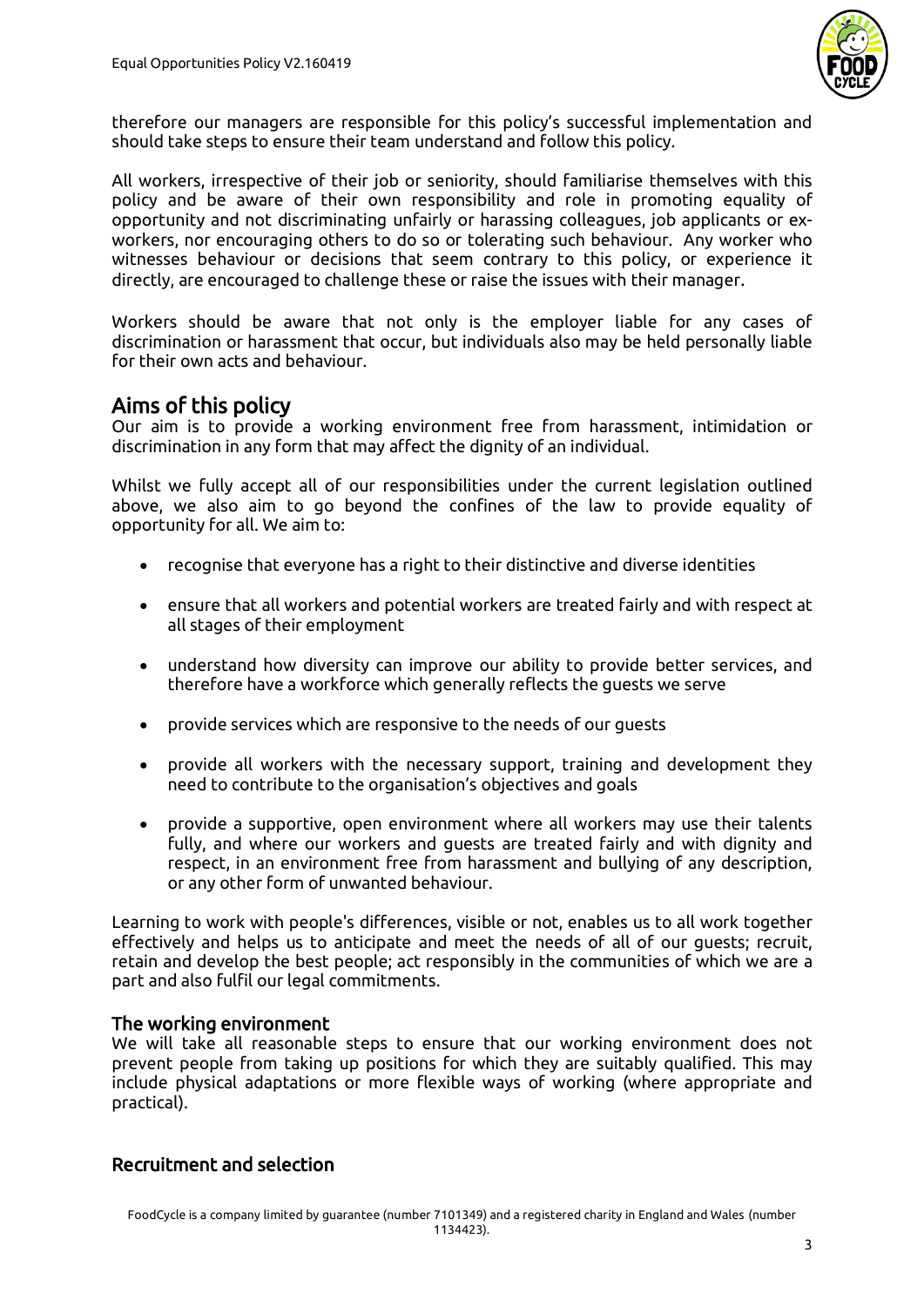

We aim to ensure that our recruitment practices are free from unlawful discrimination. Our normal recruitment and selection processes will be adjusted where necessary to ensure applicants with disabilities are not disadvantaged.

Job adverts will normally state: "FoodCycle is an equal opportunity employer and values diversity".

Role descriptions and person specifications will be reviewed to ensure that criteria are not applied which are either directly or indirectly discriminatory and that they do not impose any condition or requirement which cannot be justified by the demands of the post.

Questions asked of volunteers, in particular Project Leaders will relate to information that will help assess their ability to do the role.

All volunteers will be asked optional equal opportunities information, for us to assess and ensure that we are offer equally opportunities to all in our volunteer slots.

#### **Disability**

We aim to provide a safe working environment for workers with disabilities. We will make reasonable adjustments to the workplace and/or working arrangements for people with disabilities where they cause disadvantage to the person.

If, due to changing circumstances, a volunteer with disabilities is unable to carry out their existing duties, every effort will be made to find suitable alternative role within the organisation, and retraining will be provided as necessary.

Where a volunteer without disabilities becomes disabled during their time at FoodCycle, we will make every effort to facilitate continued your role in their existing position. Where this is not possible, suitable alternative roles will be considered, and we may provide training and support as required.

Whilst we will make every effort to retain volunteers in these circumstances, we cannot make any guarantees about continued volunteer positions.

#### Grievances, disputes and disciplinary procedure

Volunteers who believe they have been discriminated against should bring this to our attention as soon as possible. In the first instance, volunteers are encouraged to do this informally, but where it has not been possible to resolve this informally, or where the matter is particularly serious, they are advised to use our internal Grievance Procedure. An volunteer who brings a genuine complaint of discrimination must not be victimised or less favourably treated as a result. However, allegations made for malicious reasons or in pursuit of a personal grudge will be managed under the appropriate disciplinary procedures.

Harassment (behaviour that is offensive, frightening or in any way distressing) or bullying will not be tolerated, and any individual who feels that they have been subjected to harassment or bullying should refer to our Dignity at Work Policy. Equally, anyone who witnesses incidents of harassment or bullying should report this to their manager or an appropriate senior member of staff.

When dealing with general disciplinary matters, care is to be taken that employees who have, are perceived to have, or are associated with someone who has, a protected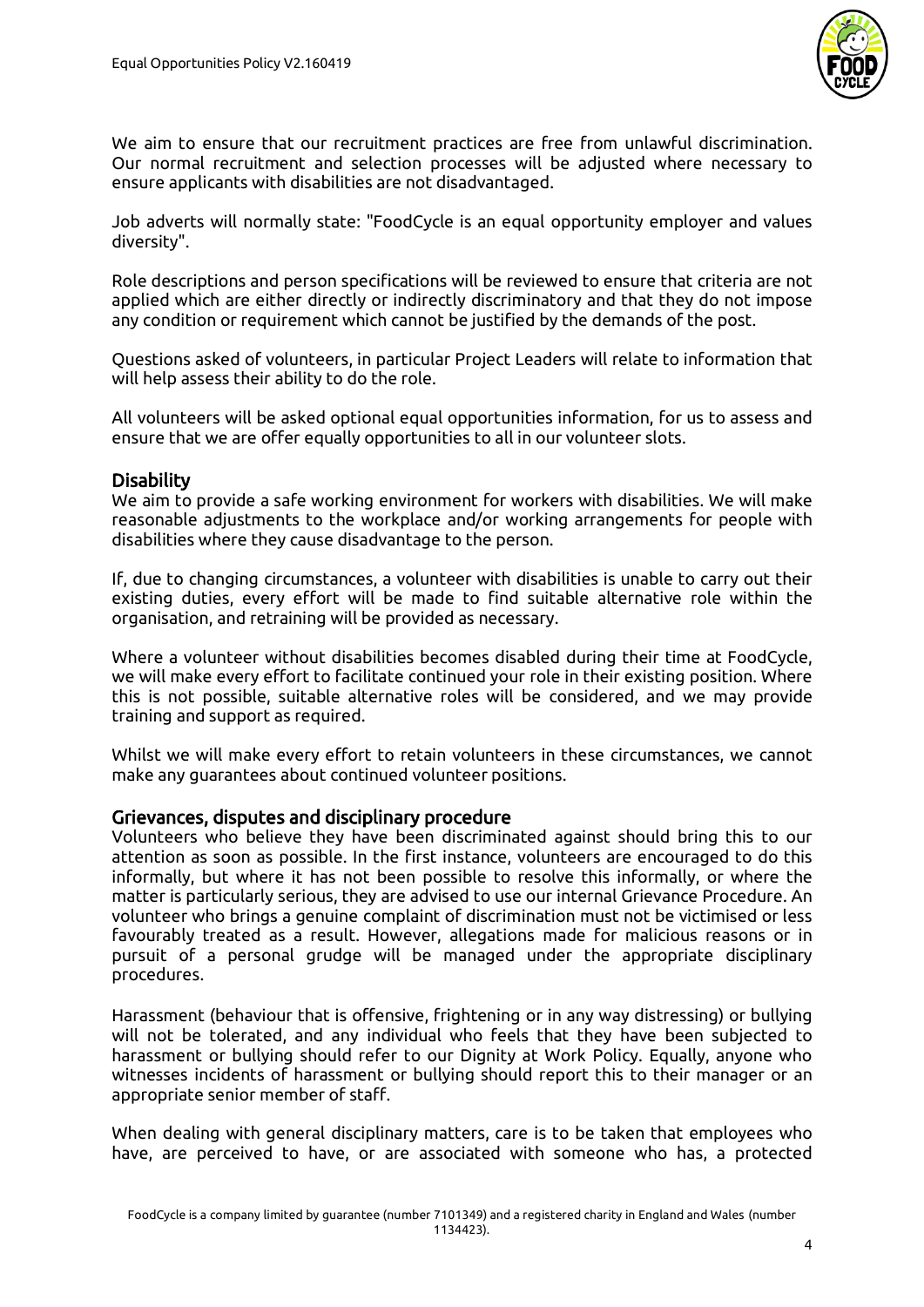

characteristic are not dismissed or disciplined for performance, conduct or behaviour which could be overlooked or condoned in other employees.

#### References

We can provide volunteers from FoodCycle with references to not discriminate against individuals our references are based on factual information, such as time volunteering with us, recorded hours impact that the volunteering activity has made on the particular Foodcycle project(s), please speak to your Regional Manager if you wish to discuss references.

#### Guest involvement

We will endeavour to ensure that our services are sensitive and appropriate to the needs of all groups. We undertake to listen to our guests and involve them in the development of services which recognise and value their diversity.

#### Service provision

We aim to make our services as accessible and responsive as possible to all existing and potential guests and to provide a service to them which recognises and respects their differences.

Anyone who feels they have been denied equality of opportunity whilst in receipt of our services will be encouraged to make their complaint in writing so that their concerns can be investigated and responded to. Workers are expected to make our guests aware of their rights and responsibilities with regards to equality of opportunity and guests should be referred to our Complaints Policy for further information.

We reserve the right to withdraw our services to any guest if that individual behaves in a discriminatory, disruptive or abusive manner to any worker, trustee or other person.

We are committed to meeting the requirements of the Equality Act 2010, and will make every effort to ensure that our services and communications are accessible to people with special requirements, including those with visual, audio, cognitive and/or physical impairments, and those who are unable to communicate effectively in English.

#### External agencies

In order to ensure that we follow best practice and keep ourselves up to date, we will liaise with appropriate external organisations to help develop a policy of continuous improvement.

#### Implementation

FoodCycle is committed to monitoring its progress towards diversity by doing the following:

- monitoring the ethnic, gender, age and disability profile of our volunteers to enable us to understand the composition of our workforce in order to identify any areas of inequality
- monitoring applicants for jobs, training and development, grievances, disciplinary hearings, dismissals and other reasons for leaving
- monitoring volunteer opinions and comments though feedback via the regional managers